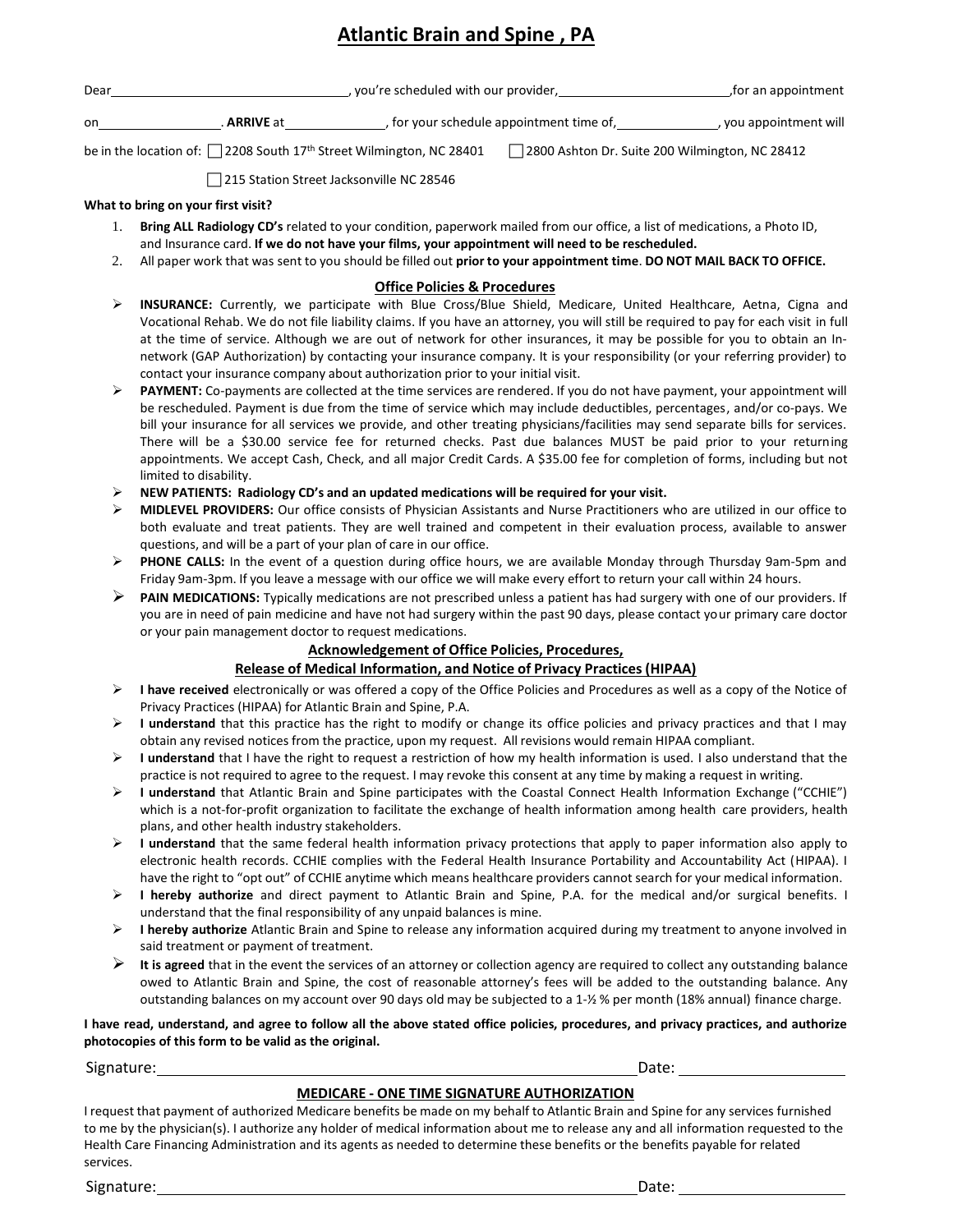# **ATLANTIC BRAIN AND SPINE, P.A.**

### **\*\*\*PLEASE USE BLACK INK\*\*\*** PLEASE COMPLETE FORM IN FULL**\*\*\*PLEASE USE BLACK INK\*\*\***

| PATIENT:                                                                                                                                                                                                                                                                                                                                                                                                                                                                                                                                                                                                |                  |                                                          |            |                       |                                                                                                                                                                                                                                                                                  |              |
|---------------------------------------------------------------------------------------------------------------------------------------------------------------------------------------------------------------------------------------------------------------------------------------------------------------------------------------------------------------------------------------------------------------------------------------------------------------------------------------------------------------------------------------------------------------------------------------------------------|------------------|----------------------------------------------------------|------------|-----------------------|----------------------------------------------------------------------------------------------------------------------------------------------------------------------------------------------------------------------------------------------------------------------------------|--------------|
|                                                                                                                                                                                                                                                                                                                                                                                                                                                                                                                                                                                                         | <b>LAST NAME</b> | <b>FIRST NAME</b>                                        |            | MIDDLE/MAIDEN         | <b>SEX</b>                                                                                                                                                                                                                                                                       |              |
| ADDRESS:                                                                                                                                                                                                                                                                                                                                                                                                                                                                                                                                                                                                | <b>STREET</b>    | $P.O.$ BOX                                               |            | <b>CITY</b>           | <b>STATE</b>                                                                                                                                                                                                                                                                     | <b>ZIP</b>   |
| HOME PHONE NUMBER                                                                                                                                                                                                                                                                                                                                                                                                                                                                                                                                                                                       |                  | <b>DATE OF BIRTH</b>                                     | $\rm{AGE}$ |                       | SOCIAL SECURITY NUMBER                                                                                                                                                                                                                                                           |              |
| $\begin{array}{ccc} \begin{array}{ccc} \hline \end{array} & \begin{array}{ccc} \hline \end{array} & \begin{array}{ccc} \hline \end{array} & \begin{array}{ccc} \hline \end{array} & \begin{array}{ccc} \hline \end{array} & \begin{array}{ccc} \hline \end{array} & \begin{array}{ccc} \hline \end{array} & \begin{array}{ccc} \hline \end{array} & \begin{array}{ccc} \hline \end{array} & \begin{array}{ccc} \hline \end{array} & \begin{array}{ccc} \hline \end{array} & \begin{array}{ccc} \hline \end{array} & \begin{array}{ccc} \hline \end{array} & \begin{array}{$<br><b>CELL PHONE NUMBER</b> |                  | <b>EMPLOYER</b>                                          |            |                       | <b>WORK PHONE NUMBER</b>                                                                                                                                                                                                                                                         |              |
| EMAIL ADDRESS: North and the second state of the second state of the second state of the second state of the second state of the second state of the second state of the second state of the second state of the second state                                                                                                                                                                                                                                                                                                                                                                           |                  |                                                          |            |                       |                                                                                                                                                                                                                                                                                  |              |
| <b>SPOUSE'S NAME</b>                                                                                                                                                                                                                                                                                                                                                                                                                                                                                                                                                                                    | <b>EMPLOYER</b>  |                                                          |            | DATE OF BIRTH         | <b>SPOUSE'S SOCIAL SECURITY</b>                                                                                                                                                                                                                                                  |              |
| NEAREST FRIEND OR RELATIVE TO CONTACT IN CASE OF EMERGENCY                                                                                                                                                                                                                                                                                                                                                                                                                                                                                                                                              |                  |                                                          |            | <b>HOW RELATED?</b>   |                                                                                                                                                                                                                                                                                  | PHONE NUMBER |
| $\circ$ Other $\circ$ Declined                                                                                                                                                                                                                                                                                                                                                                                                                                                                                                                                                                          |                  | <b>Ethnicity:</b> $\bigcirc$ Hispanic/Latino             |            | O Not Hispanic/Latino | Do you have a healthcare Power of Attorney? Yes $\Box$ No $\Box$ Do you have a Do Not Resuscitate (DNR)? Yes $\Box$ No $\Box$<br>Race: O American Indian or Alaskan Native O Asian O Black or African American O White O Native Hawaiian or other Pacific Islander<br>○ Declined |              |
| <b>REFERRING PHYSICIAN:</b>                                                                                                                                                                                                                                                                                                                                                                                                                                                                                                                                                                             |                  | <b>NAME</b>                                              |            |                       | PHONE NUMBER                                                                                                                                                                                                                                                                     |              |
| <b>FAMILY PHYSICIAN:</b>                                                                                                                                                                                                                                                                                                                                                                                                                                                                                                                                                                                |                  | <b>NAME</b>                                              |            |                       | PHONE NUMBER                                                                                                                                                                                                                                                                     |              |
|                                                                                                                                                                                                                                                                                                                                                                                                                                                                                                                                                                                                         |                  |                                                          |            |                       |                                                                                                                                                                                                                                                                                  |              |
| <b>Pharmacy Name:</b>                                                                                                                                                                                                                                                                                                                                                                                                                                                                                                                                                                                   | Name             |                                                          | City       |                       | Phone                                                                                                                                                                                                                                                                            |              |
| PRIMARY INSURANCE: POLICY HOLDER<br>POLICY ID#:                                                                                                                                                                                                                                                                                                                                                                                                                                                                                                                                                         |                  |                                                          |            |                       |                                                                                                                                                                                                                                                                                  |              |
| SECONDARY INSURANCE: POLICY HOLDER:<br>POLICY ID#:                                                                                                                                                                                                                                                                                                                                                                                                                                                                                                                                                      |                  |                                                          |            | GROUP#:               |                                                                                                                                                                                                                                                                                  |              |
| PARENT(S) NAME(S):                                                                                                                                                                                                                                                                                                                                                                                                                                                                                                                                                                                      |                  | IF PATIENT IS A MINOR, PLEASE PROVIDE PARENT INFORMATION |            |                       |                                                                                                                                                                                                                                                                                  |              |
|                                                                                                                                                                                                                                                                                                                                                                                                                                                                                                                                                                                                         |                  |                                                          |            |                       |                                                                                                                                                                                                                                                                                  |              |
| Under the requirements of HIPAA we are not allowed to give any information to anyone without the consent of<br>the patient. I authorize Atlantic Brain and Spine to release my medical and/or billing information to the<br>following individual(s):                                                                                                                                                                                                                                                                                                                                                    |                  |                                                          |            |                       |                                                                                                                                                                                                                                                                                  |              |
|                                                                                                                                                                                                                                                                                                                                                                                                                                                                                                                                                                                                         |                  |                                                          |            |                       |                                                                                                                                                                                                                                                                                  |              |
| 3. Relation to Patient Communication of Patient Communication of Patient Communication of Patient Communication of Patient Communication of the Communication of Patient Communication of the Communication of the Communicati                                                                                                                                                                                                                                                                                                                                                                          |                  |                                                          |            |                       |                                                                                                                                                                                                                                                                                  |              |
| This authorization is effective through $\frac{1}{\sqrt{2}}$ unless revoked or terminated by the patient or the patients'<br>personal representative in writing by contacting our office at 763-3333. If left blank, authorization will end 2<br>years from signed date. I authorize that all the above information is correct.                                                                                                                                                                                                                                                                         |                  |                                                          |            |                       |                                                                                                                                                                                                                                                                                  |              |
| I have read, understand, and agree to follow all stated office policies, procedures, and privacy practices that I received.                                                                                                                                                                                                                                                                                                                                                                                                                                                                             |                  |                                                          |            |                       |                                                                                                                                                                                                                                                                                  |              |
| Signature: 1999 Contract Contract Contract Contract Contract Contract Contract Contract Contract Contract Contract Contract Contract Contract Contract Contract Contract Contract Contract Contract Contract Contract Contract                                                                                                                                                                                                                                                                                                                                                                          |                  |                                                          |            |                       |                                                                                                                                                                                                                                                                                  |              |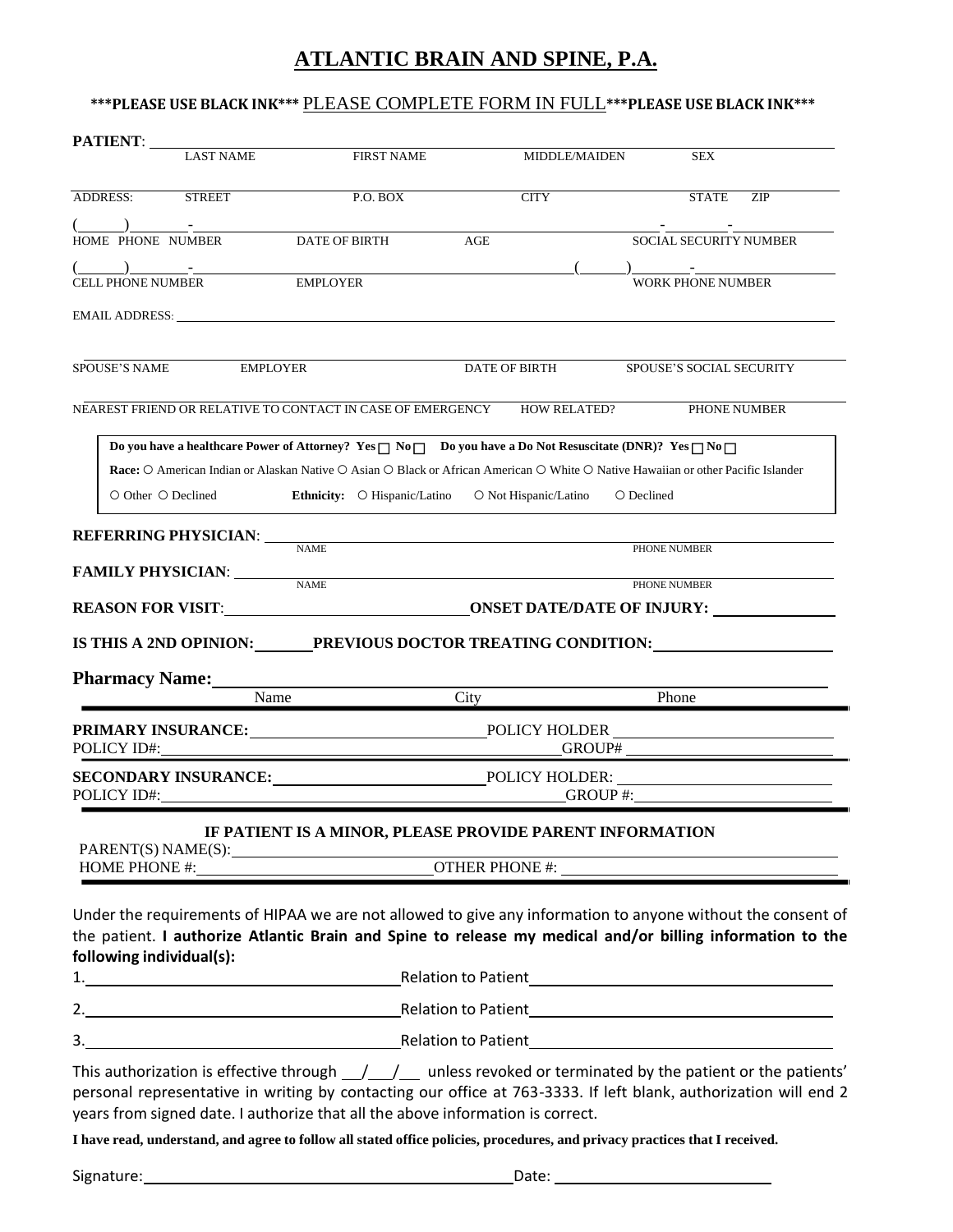

New Patient History Inventory

| <b>Office Use</b> |
|-------------------|
| Arrival:          |
| Checked In:       |
| Roomed:           |
| CD(s) Scanned:    |

### **\*\*\*PLEASE USE BLACK INK\*\*\***

|                                                                                                                                                                                                                                                                                                                                                                                              | What brings you to the office, and when was the date it started? ___________________________________ |                         |  |  |  |  |  |
|----------------------------------------------------------------------------------------------------------------------------------------------------------------------------------------------------------------------------------------------------------------------------------------------------------------------------------------------------------------------------------------------|------------------------------------------------------------------------------------------------------|-------------------------|--|--|--|--|--|
|                                                                                                                                                                                                                                                                                                                                                                                              |                                                                                                      |                         |  |  |  |  |  |
| Was there any trauma or any other inciting event that caused the pain?<br><u>Letter any trauma</u> or any other inciting event that caused the pain?                                                                                                                                                                                                                                         |                                                                                                      |                         |  |  |  |  |  |
| Is this a work-related injury? (Required) Y N if yes, did you file a Worker's Comp Claim? Y N                                                                                                                                                                                                                                                                                                |                                                                                                      |                         |  |  |  |  |  |
| Are you still working? Y N If no, when was your last day of work?                                                                                                                                                                                                                                                                                                                            |                                                                                                      |                         |  |  |  |  |  |
|                                                                                                                                                                                                                                                                                                                                                                                              | Are you on disability? Y N If yes, when did you go on disability?                                    |                         |  |  |  |  |  |
| How bad is your pain now? (Circle ONE)                                                                                                                                                                                                                                                                                                                                                       |                                                                                                      |                         |  |  |  |  |  |
| $\begin{matrix}0\end{matrix}\qquad \begin{matrix}1\end{matrix}\qquad \begin{matrix}2\end{matrix}\qquad \begin{matrix}3\end{matrix}\qquad \begin{matrix}4\end{matrix}\qquad \begin{matrix}5\end{matrix}\qquad \begin{matrix}6\end{matrix}\qquad \begin{matrix}7\end{matrix}\qquad \begin{matrix}8\end{matrix}\qquad \begin{matrix}9\end{matrix}\qquad \begin{matrix}9\end{matrix}$<br>No pain |                                                                                                      | 10<br>Excruciating pain |  |  |  |  |  |
| Mark with an X the exact                                                                                                                                                                                                                                                                                                                                                                     |                                                                                                      |                         |  |  |  |  |  |

# **Please mark the body diagram where you feel:**

**Ache: MAMMAM** 

**Burning: XXXXXXXX**

**Numbness: 0000000**

**Pins & Needles: ////////**

> **Stabbing: ====**

Have you fallen in the past year? If yes, how many times: Did the fall result in injury?

Is yourpain constant or does it vary based on your activity orposition?

(Melzack & Torgerson, 1971)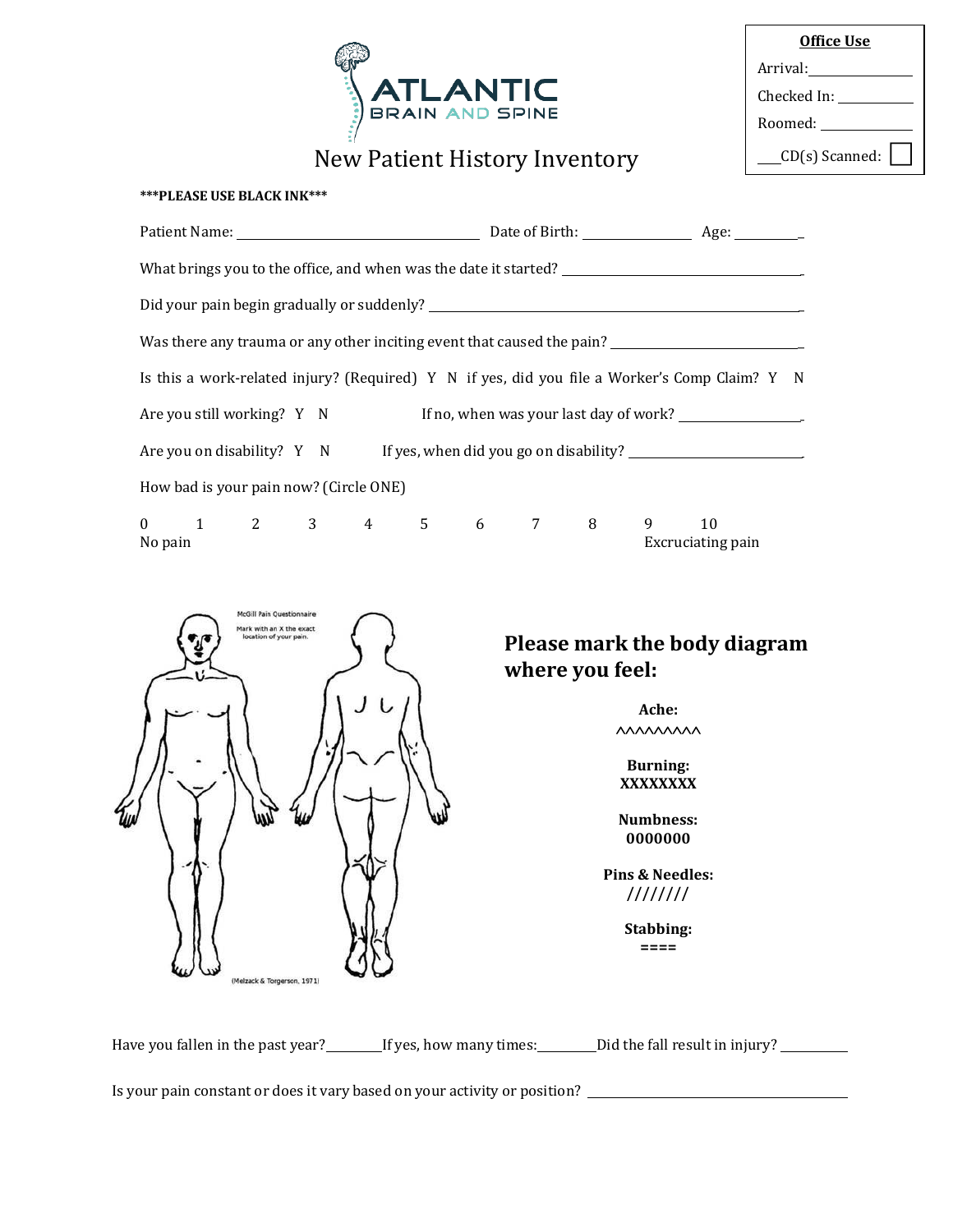| How does the following<br>affect your pain? | <b>Increases</b> | <b>Decreases</b> | No effect |
|---------------------------------------------|------------------|------------------|-----------|
| <b>Sitting</b>                              |                  |                  |           |
| <b>Standing</b>                             |                  |                  |           |
| Lying down                                  |                  |                  |           |
| <b>Bending</b>                              |                  |                  |           |
| <b>Lifting</b>                              |                  |                  |           |
| <b>Walking</b>                              |                  |                  |           |
| <b>Coughing/Sneezing</b>                    |                  |                  |           |

Have you had treatment by the following for your neurosurgical problem (see below)?

|                  | Yes | <b>No</b> | When? | <b>Result?</b> |
|------------------|-----|-----------|-------|----------------|
| Physical therapy |     |           |       |                |
| Chiropractic     |     |           |       |                |
| Acupuncture      |     |           |       |                |
| Injections       |     |           |       |                |
| Other (specify)  |     |           |       |                |

Do you have any weakness associated with your pain? Yes No Explain:

Does your pain wake you up at night? Yes No

Overall, would you say you are (circle one): improving worsening about the same

### **Medical History:**

Do you have any of the following medical conditions?

| <b>Medical</b>         | <b>Medical</b>                  | Y | <b>Medical</b>              |  |
|------------------------|---------------------------------|---|-----------------------------|--|
| Asthma/Emphysema       | Hepatitis                       |   | Parkinson's disease         |  |
| Tuberculosis           | Pacemaker                       |   | Tremor                      |  |
| COPD                   | <b>Heart Attack</b>             |   | Stroke                      |  |
| Cancer (list type):    | Hypertension                    |   | Epilepsy/Seizures           |  |
|                        | <b>Atrial Fibrillation</b>      |   | Multiple Sclerosis (MS)     |  |
| Depression             | <b>High Cholesterol</b>         |   | Peripheral Neuropathy       |  |
| <b>Diabetes</b>        | <b>Congestive Heart Failure</b> |   | Arthritis                   |  |
| Thyroid (Low/High)     | <b>Irregular Heart Beat</b>     |   | Osteo Arthritis             |  |
| Osteoporosis           | Murmur                          |   | <b>Rheumatoid Arthritis</b> |  |
| <b>Kidney Problems</b> | <b>Scoliosis</b>                |   | <b>Acid Reflux Disease</b>  |  |
| <b>Stomach Ulcers</b>  | Carotid Disease                 |   | <b>Sarcoidosis</b>          |  |
| Polio                  | <b>Blood/Bleeding Disease</b>   |   | Fibromyalgia                |  |
| <b>HIV</b>             | <b>Blood Clots/PE</b>           |   | Chronic Fatigue Syndrome    |  |

Other: \_\_\_\_\_\_\_\_\_\_\_\_\_\_\_\_\_\_\_\_\_\_\_\_\_\_\_\_\_\_\_\_\_\_\_\_\_\_\_\_\_\_\_\_\_\_\_\_\_\_\_\_\_\_\_\_\_\_\_\_\_\_\_\_\_\_\_\_\_\_\_\_\_\_\_\_\_\_\_\_\_\_\_\_\_\_\_\_\_\_\_\_\_\_\_\_\_\_\_\_\_\_\_\_\_

| <b>Previous Surgery</b><br>(include dates) |  |
|--------------------------------------------|--|
|                                            |  |
| <b>Previous</b>                            |  |
|                                            |  |
| <b>Hospitalizations</b><br>(include dates) |  |

\_\_\_\_\_\_\_\_\_\_\_\_\_\_\_\_\_\_\_\_\_\_\_\_\_\_\_\_\_\_\_\_\_\_\_\_\_\_\_\_\_\_\_\_\_\_\_\_\_\_\_\_\_\_\_\_\_\_\_\_\_\_\_\_\_\_\_\_\_\_\_\_\_\_\_\_\_\_\_\_\_\_\_\_\_\_\_\_\_\_\_\_\_\_\_\_\_\_\_\_\_\_\_\_\_\_\_\_\_\_\_\_\_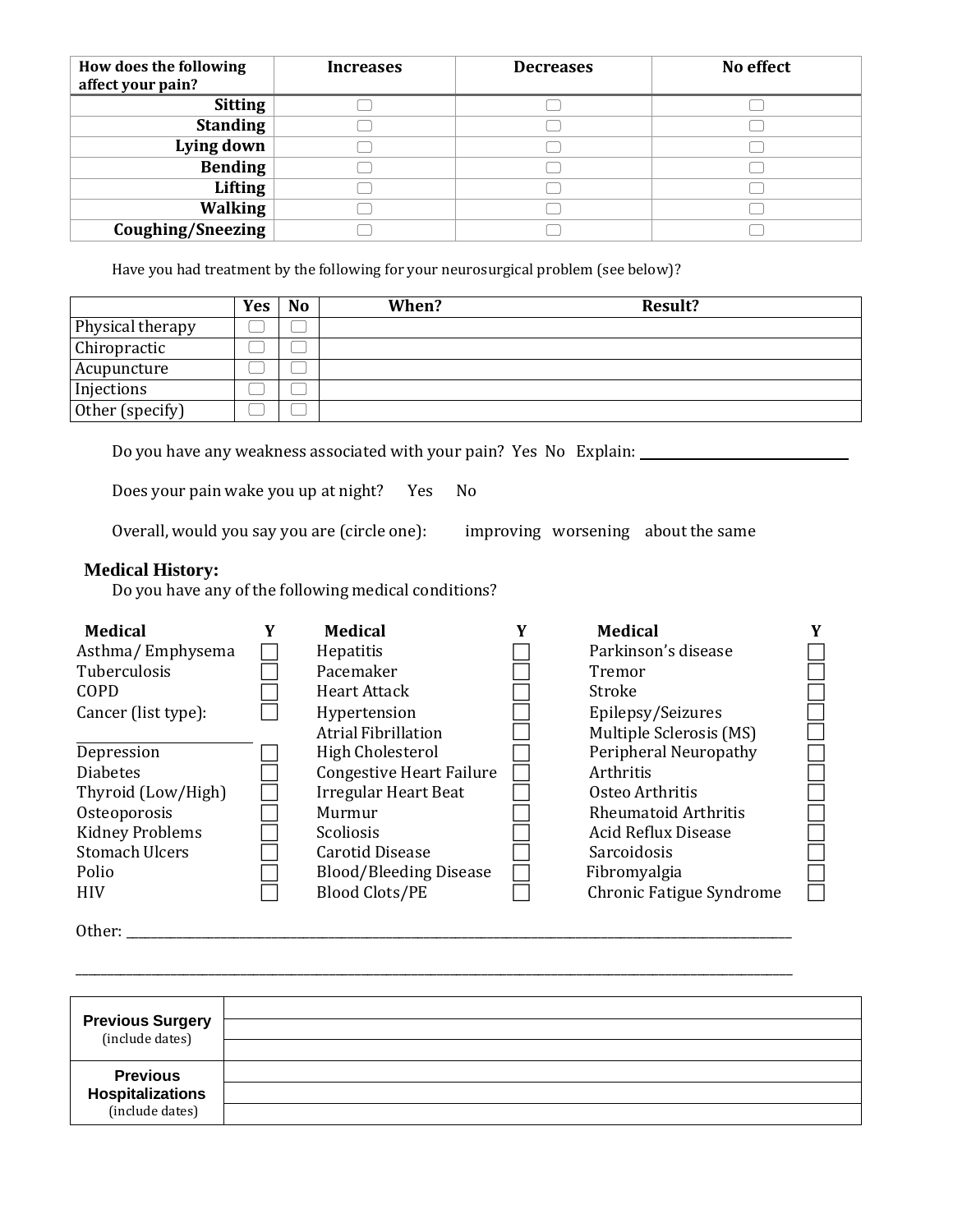### **Family History:**

| <b>Family History</b> | Age if | Age at | Present Condition or |
|-----------------------|--------|--------|----------------------|
|                       | Living | Death  | Cause of Death       |
| Father                |        |        |                      |
| Mother                |        |        |                      |
| Brothers: Number:     |        |        |                      |
| Sisters:<br>Number:   |        |        |                      |
| Children: Number:     |        |        |                      |

### Check if any Relatives have had:

### **Social History:**

| Marital Status (Please Circle One): | Single | Married | Divorced                              | Widowed | Separated |
|-------------------------------------|--------|---------|---------------------------------------|---------|-----------|
| Occupation (Job):                   |        |         | Highest level of education completed: |         |           |

| Smoking/Tobacco Use:                 |
|--------------------------------------|
| Quit<br>$No \Box$<br>$Yes \Box$      |
| How many cig per day                 |
| Pipe $\Box$ Cigar $\Box$ Chew $\Box$ |
| If quit, years stopped               |
| How soon after you wake up           |
| do you smoke your first              |
| cigarette?                           |

| Drink Alcohol:        |  |                               |  |  |
|-----------------------|--|-------------------------------|--|--|
|                       |  | Yes   per day per week        |  |  |
|                       |  | (Circle) Beer / Wine / Liquor |  |  |
| $\text{No} \mid \top$ |  |                               |  |  |
|                       |  |                               |  |  |

Do you drink more than 6 drinks in one day? Yes  $\Box$  No  $\Box$ Problem with Alcohol? Yes  $\Box$  No $\Box$ 

# **Medications & Supplements:**

| Name of Medication<br><b>Dosage</b><br><u>Frequency</u> | Name of Medication<br><b>Dosage</b><br><u>Frequency</u>     |
|---------------------------------------------------------|-------------------------------------------------------------|
|                                                         | <u> 1980 - Andrea Stadt Britain, amerikansk politiker (</u> |
|                                                         | n.                                                          |
|                                                         |                                                             |
|                                                         |                                                             |

### **Allergies:**

|                              | Do you have any allergies to medications? Yes $\Box$ No $\Box$ If yes, please list medication and reaction to the |                              |  |
|------------------------------|-------------------------------------------------------------------------------------------------------------------|------------------------------|--|
| $medication(s)$ :            |                                                                                                                   |                              |  |
| $\mathbf{M}$ is $\mathbf{M}$ |                                                                                                                   | $\mathbf{M}$ is $\mathbf{M}$ |  |

|         | Medication | Reaction |         | Medication | Reaction |
|---------|------------|----------|---------|------------|----------|
| ◢<br>д. |            |          | $\cdot$ |            |          |
|         |            |          |         |            |          |
| 2.      |            |          | ∸       |            |          |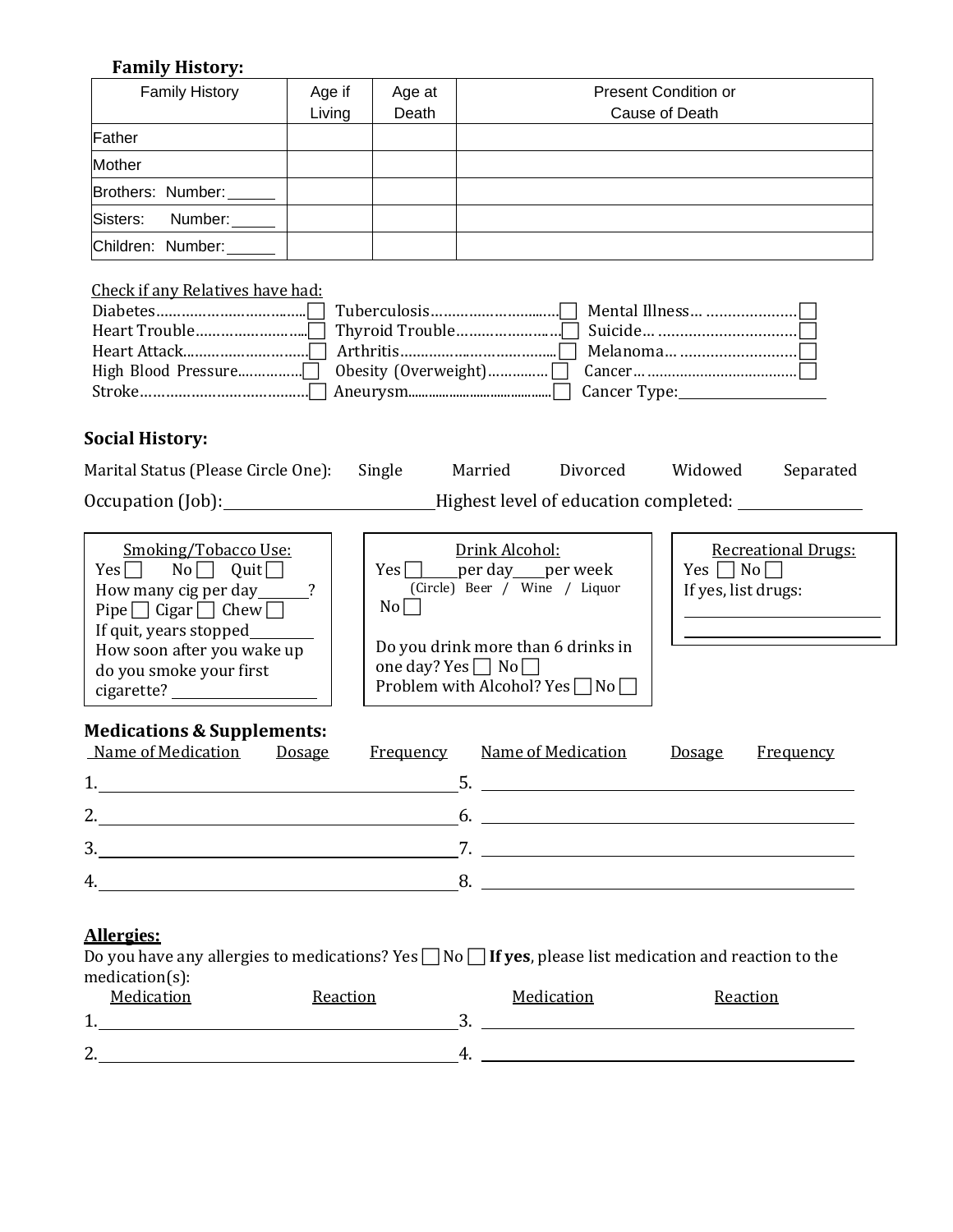# Please mark a check ✓ for **symptoms** you have **RIGHT NOW:**

# PLEASE CHECK HERE IF YOU HAVE **NO SYMPTOMS**:

| <b>CONSTITUTIONAL</b>      | <b>RESPIRATORY</b>           | NEUROLOGICAL                 |  |
|----------------------------|------------------------------|------------------------------|--|
| Weight Loss                | Cough                        | Seizures                     |  |
| Fatigue                    | <b>Coughing Blood</b>        | Weakness/Paralysis           |  |
| Fever                      | Wheezing                     | Numbness                     |  |
| <b>EYES</b>                | <b>GASTROINTESTINAL</b>      | Tremors                      |  |
| Double Vision              | Heartburn                    | Headache                     |  |
| Glaucoma                   | Nausea/Vomiting              | <b>Memory Loss</b>           |  |
| Cataracts                  | Constipation                 | <b>Trouble Finding Words</b> |  |
| <b>EAR, NOSE, THROAT</b>   | <b>Difficulty Swallowing</b> | <b>Balance Problems</b>      |  |
| Difficulty Hearing         | Jaundice                     | <b>MUSCULOSKELETAL</b>       |  |
| Ringing in Ears            | Abdominal Pain               | Joint Pain/Swelling          |  |
| <b>Dizziness</b>           | <b>Black Stools</b>          | <b>Stiffness</b>             |  |
| Sinus Trouble              | <b>GENITOURINARY</b>         | Muscle Pain                  |  |
| <b>CARDIOVASCULAR</b>      | Pain Urinating               | <b>Back Pain</b>             |  |
| Murmur                     | <b>Urinary Frequency</b>     | Neck Pain                    |  |
| <b>Chest Pain</b>          | Nighttime Urination          | Shoulder Pain                |  |
| Palpitations               | Difficulty Urinating         | <b>PSYCHIATRIC</b>           |  |
| <b>Fainting Spells</b>     | <b>History Kidney Stone</b>  | Anxiety/Depression           |  |
| <b>Shortness of Breath</b> | <b>History STD</b>           | <b>Mood Swings</b>           |  |
| Difficulty Lying Flat      | Abnormal Discharge           | Difficult Sleep              |  |
| Swelling Ankles/Other      | <b>Blood in Urine</b>        | <b>ALLERGIC/IMMUNOLOGIC</b>  |  |
| <b>ENDOCRINE</b>           | <b>FEMALE ONLY</b>           | Hay Fever/Asthma             |  |
| Loss of Hair               | Menopause                    | Hives/Eczema                 |  |
| Heat/Cold Intolerances     | Are Your Periods Regular?    | <b>SKIN</b>                  |  |
| Change in Nails            | <b>HEMATOLOGIC/LYMPH</b>     | Rash                         |  |
|                            | <b>Prolonged Bleeding</b>    | Lesions                      |  |

How did you hear about us? ( $\checkmark$  all that apply):

| $\Box$ Referral from my physician |  |
|-----------------------------------|--|
|-----------------------------------|--|

| $\Box$ Friend/relative |  |
|------------------------|--|
|------------------------|--|

- $\Box$  TV ad
- □ Online ad
- $\Box$  Online search
- Other:

Patient Signature: **Date Date Date Date Date Date Date Date Date Date Date Date Date Date Date Date Date D**